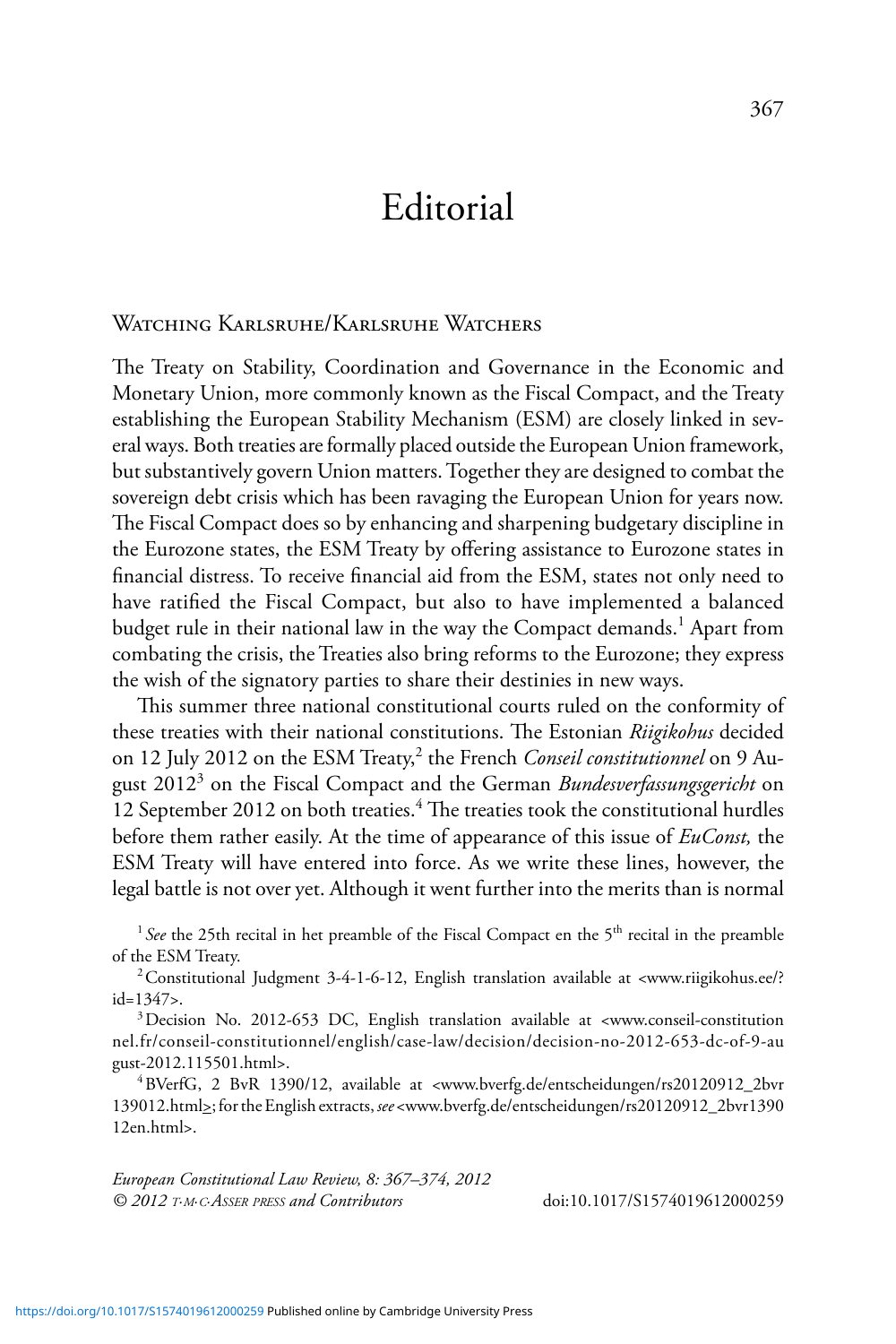for summary proceedings, the *Bundesverfassungsgericht* only rejected demands for temporary injunctions and at least in theory, the findings in the main proceedings might differ from those on 12 September. In addition, the Court of Justice of the European Union still has to rule on the Pringle case, in which the Irish Supreme Court asked the European Court to rule on the compatibility of the ESM Treaty with Union law (Case C-370/12).

Politically speaking however, the die is cast and the treaties are in safe harbour. For whatever the merits of a sharp distinction between constitutional law and politics, neither the *Bundesverfassungsgericht* nor the Court of Justice, nor any other court, is in a position to block or hamper the treaties any more – and perhaps they never were. The political (and financial) stakes are simply too high.

The rulings of the *Riigikohus* and the *Conseil constitutionnel* will be the subject of commentaries in the next issue. Let us now concentrate on the *Bundesverfassungsgericht* ruling on the Fiscal Compact and the ESM Treaty of 12 September 2012.

The part of the ruling that received the least public attention concerns the Fiscal Compact. The Court itself did not even find it necessary to include its considerations on the Compact in the extracts of the judgment which were translated into English and which were made available on the Constitutional Court's website immediately after the pronouncement of the judgment on 12 September, together with the German original. $^5$  This probably reflects the ease with which the German Court was able to reject the complaints against the Compact.

The Court found that the balanced budget rule, the independent budget supervisor and the automatic correction mechanism which the Compact requires the ratifying Eurozone states to install in their national law (Article  $3(2))^6$  were essentially similar to national rules already adopted in Germany in 2009 in respectively the *Grundgesetz* (Article 109(3)), the *Stabilitätsratsgesetz* and the accompanying *Ausführungsgesetz* (paragraphs 305-308 German original)*.* What was easily refuted was the complaint that ratification of the Compact would impose the irreversible obligation on Germany to maintain the 'Schuldenbremse' in the German Constitution due to the absence of a cancellation clause, thus depriving German politics of the possibility of opting for another financial-economic policy. All treaties may be ended by mutual consent of the contracting states and unilateral withdrawal is possible if the circumstances change fundamentally in the sense of [Article 62 of the V](https://doi.org/10.1017/S1574019612000259)ienna Convention on the Law of Treaties. Indeed: withdrawal from the EU and/or the common currency would take away the foundation for further compliance with the obligations to which EU member states have com-

<sup>5</sup> Idem.

<sup>6</sup> For an analysis of these, *see* Peers' contribution in this issue.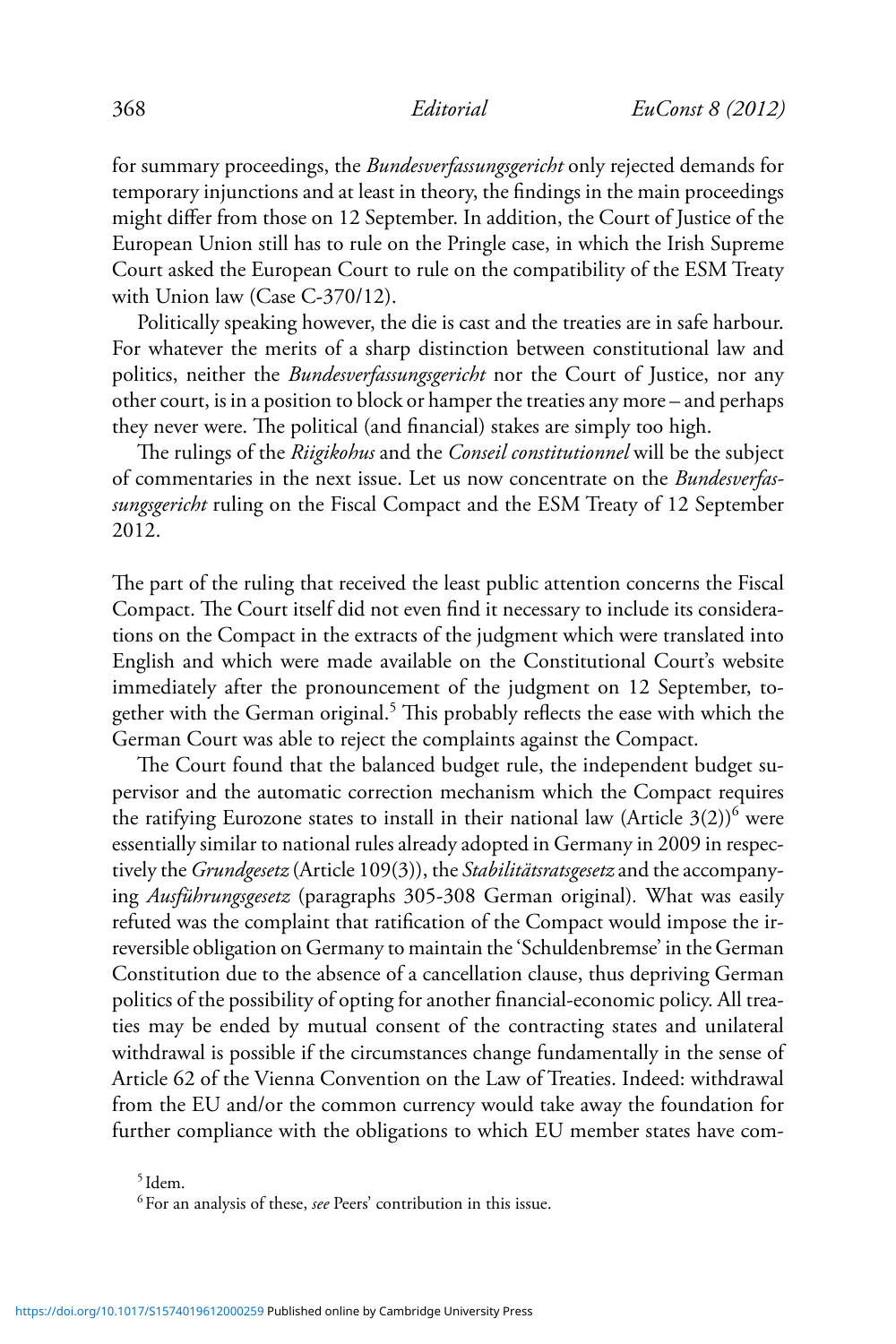# *Watching Karlsruhe/Karlsruhe Watchers* 369

mitted themselves in the Compact (paragraph 319, German original). The most interesting section of this part of the judgment is the Court's neutralizing interpretation of the powers of the European Commission regarding the automatic correction mechanism by which significant deviations from the balanced budget rule have to be corrected according to the Compact. Article 3(2) of the Compact obliges the Eurozone states to implement this mechanism 'on the basis of common principles to be proposed by the European Commission, concerning in particular the nature, the size and the time-frame of the corrective action to be undertaken'. However, the same article adds that 'This mechanism shall fully respect the prerogatives of national Parliaments', Therefore, according to the German Court, the powers of the Commission are limited to institutional provisions and do not include the power to issue directives regarding substantive budgetary issues ('keine Befugnis zu konkreten materiellen Vorgaben für die Gestaltung der Haushalte' (paragraph 315 German original)).<sup>7</sup> If it would have been otherwise, a part of the 'Budgetverantwortung' of the *Bundestag* would have passed to the Commission, which would have made the Compact unconstitutional (see *infra*).

This brings us to the heart of the reasoning regarding the ESM Treaty. It is based on the mandatory overall budgetary responsibility of the *Bundestag* towards the German people. This responsibility springs from the right to elect the members of the Bundestag (Article 38(1) *Grundgesetz*), 'a right equivalent to a fundamental right', which guarantees citizens' self-determination and the free and equal participation in the exercise of German state authority; these principles belong to the German constitutional identity and are protected by the 'eternity clause' in Article 79(3) *Grundgesetz* (paragraph 208 German original; 192 English translation).

The overall budgetary responsibility implies *inter alia* that the Bundestag must take its budgetary decisions free from outside directives (*Fremdbestimmung*) by EU institutions (paragraph 213 German original, 197 English translation) – this accounts for the aforementioned neutralizing interpretation regarding the powers of the Commission under the Fiscal Compact. It moreover prohibits the *Bundestag*  to imperil its or a future *Bundestag*'s budgetary competences by giving 'other institutions' the competence to take decisions which could 'result in incalculable burdens with budget significance without prior mandatory consent, whether these are expenses or losses of revenue' (paragraph 212 German original, 196 English translation).

<sup>7</sup> In the same vein the *Conseil constitutionnel*, *supra* n. 3, para. 25; this obviously also is the view of the European Commission itself, because in the principles which it 'proposed' on 26 June 2012 ('Common principles on national fiscal correction mechanisms', COM(2012)342 final) such substantive directives are lacking.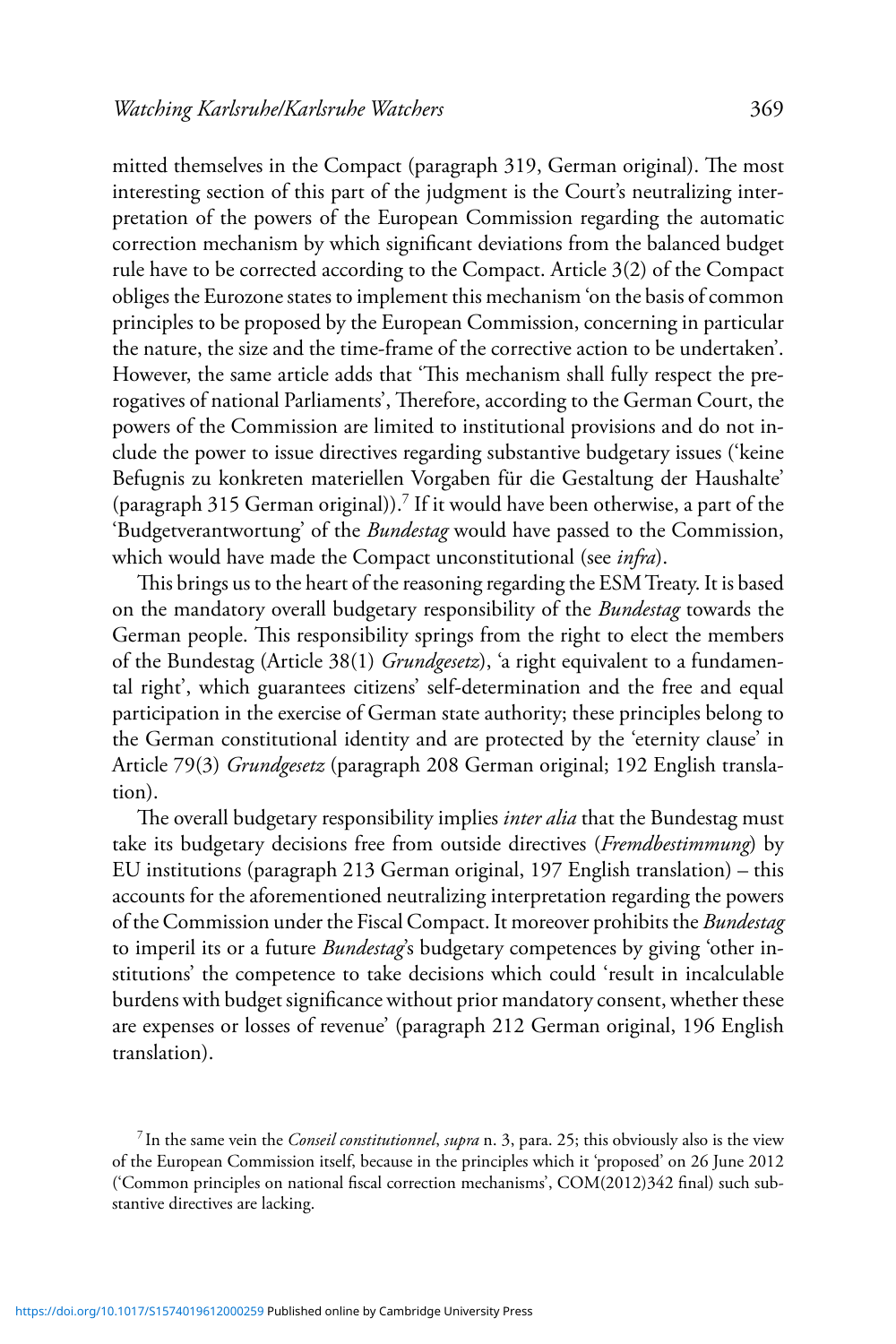The same overall budgetary responsibility also prohibits the creation under international law of permanent mechanisms under which Germany assumes liability for the free behaviour of other states, at least if the financial consequences are hard to calculate. And if, in solidarity with other (Eurozone-)states, an international agreement is entered into which in one way or another foresees large scale fi nancial aid measures with possibly structural consequences for the *Bundestag*'s budgetary autonomy, it must not only be assured that 'every individual disposal requires the consent of the *Bundestag*', but also that there is sufficient and continued parliamentary influence on the way the funds provided are handled by the receiving states (paragraph 214 German original, 198 English translation).

In the Bundesverfassungsgericht's view, the ESM actually conforms to all these conditions, *inter alia* because the *Bundestag* in the Act approving the Treaty and in the 'Gesetz zur finanziellen Beteiligung am Europäischen Stabilitätsmechanismus' [Act on Financial Participation in the ESM] had already bestowed upon itself in principle the constitutionally required powers of decision. But for certainty's sake, the German Court also formulated two interpretative provisos, intended to clarify the terms of the contract before it enters into force.

In the interpretation of the German Court, the Treaty clearly limits the liability of Germany for the financial transactions of the ESM under all circumstances to a maximum of 190 billion euros, the German portion of the authorized capital stock of the ESM; any increase of that portion would require a new decision of the *Bundestag*.<sup>8</sup> This was also the assumption of the *Bundestag* when it approved the Treaty. On basis of arguments advanced at the oral hearing, the German Court could not, however, totally exclude that the ESM institutions and finally the Court of Justice, the ultimate interpreter of the Treaty (Article 37(3)), would adopt the different view that the German portion could be raised under certain circumstances by the ESM itself, without the *Bundestag* having a veto power. To prevent this interpretation, the Court obliged the German president to make an interpretative reservation in the framework of the ratification procedure, to which the government would have to add the formula that *if* the alternative interpretation were nevertheless to be adopted, Germany would not be bound by the ESM at all (paragraphs 239-253 German original, 208-222 English version).

The Court obliged the German president to make a similar reservation to ensure that the professional secrecy imposed on and the immunities given to members of the ESM executive, including the national finance ministers in the Board of [Governors, cannot](https://doi.org/10.1017/S1574019612000259) be invoked *vis-à-vis* the *Bundestag*: information by the government on (proposed) ESM action is, according to the Court, a *sine qua non* for the exercise of the *Bundestag*'s monitoring function and its budgetary responsibility; '(t)he core of the right of parliament to be informed is therefore also entrenched

<sup>&</sup>lt;sup>8</sup> This is also the interpretation of the *Riigikohus, supra* n. 2, para. 144.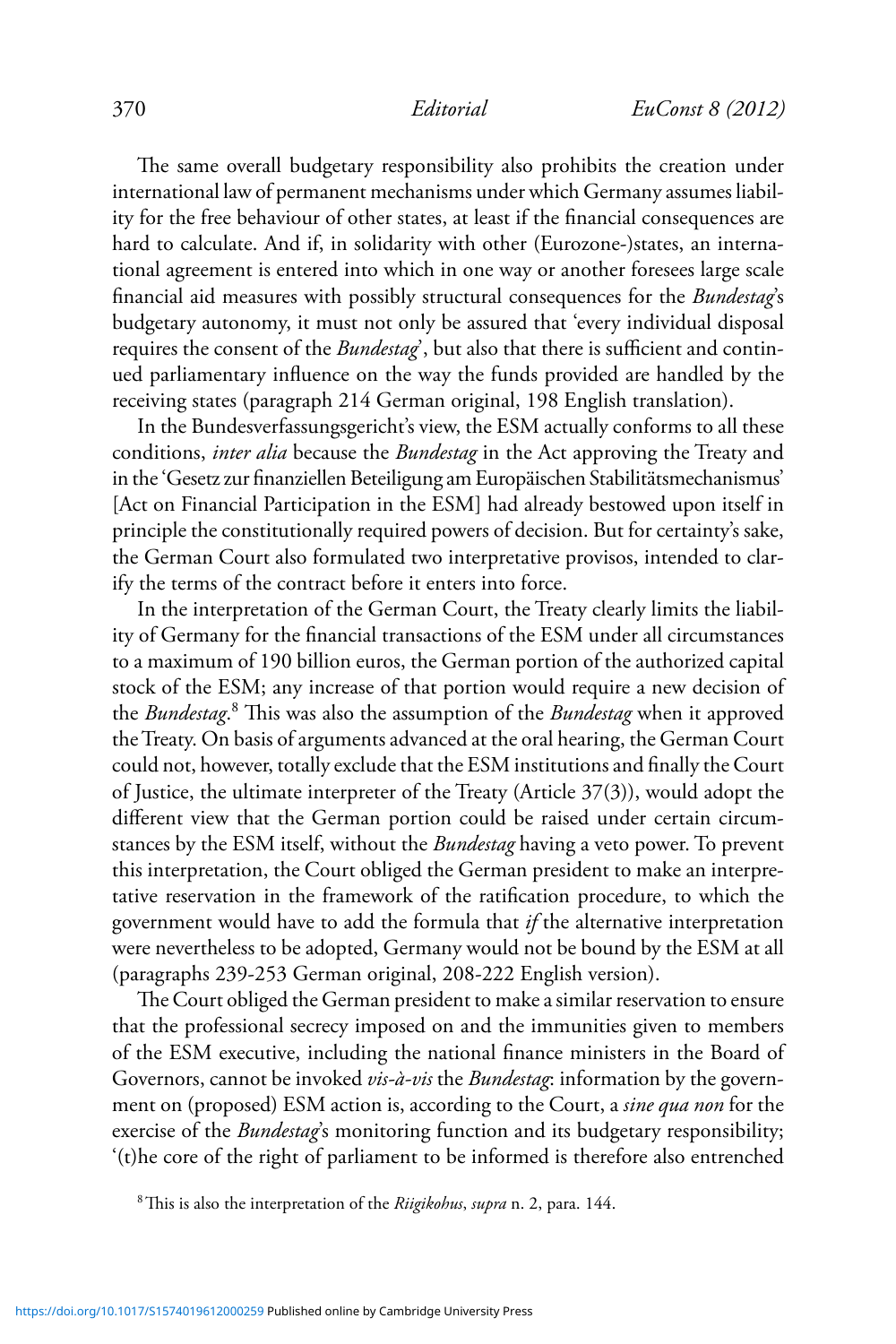### *Watching Karlsruhe/Karlsruhe Watchers* 371

in Article 79(3) of the Basic Law' (paragraphs 215, 254-259 German original, 199, 223-228 English translation).

This formula of required reservations, at first sight, is unnecessarily cumbersome and threatening:<sup>9</sup> if the reservation is not effective, the whole Treaty is up in the  $air<sup>10</sup>$  However, the formula is not only due to the fundamental constitutional nature of the provisos, but also to international law requirements, more specifically Article 20(2) and (3) of the Vienna Convention on the Law of Treaties. Because the ESM Treaty (1) does not expressly authorize reservations, (2) the object and purpose of the ESM Treaty is 'that the application of the treaty in its entirety between all the parties is an essential condition of the consent of each one to be bound by the treaty' and (3) the ESM Treaty is 'the constituent instrument of an international organization', reservations, to be effective, not only require the consent of the other contracting states but also of the 'competent organ of that organization'. In short, the threat of blowing up the whole ESM will force the other contracting parties and the competent ESM institution (the Board of Governors?) to accept the reservations.

The yardstick by which the Bundesverfassungsgericht judges the ESM Treaty is not new. It is firmly rooted in previous case law and specifically in the decision of 7 September 2011 on the 'Euro rescue package.<sup>11</sup> But what does it have to say about the future? Allow us to very briefly raise three points.

The first is that the judgment makes crystal-clear that the 190 billion for which Germany assumes liability under the ESM Treaty is not the end of the story. The sum may be raised, if the *Bundestag* consents to it and if the extra funds do not endanger the budget autonomy of the *Bundestag*, directly or in the future.

The second point concerns the decision of the European Central Bank of 6 September 2012 to buy government obligations of troubled Eurozone states on the secondary markets – if necessary *ad infinitum*. On 12 September 2012 the *Bundesverfassungsgericht* did not rule on the complaint that the Bank thereby acted *ultra vires* – it will do so later (paragraph 202 of the German original). Nevertheless, at first sight the case seems already to have been decided on 12 September. In one of its arguments, the Court reasons that Article 123 TFEU not only forbids the European Central Bank to buy government bonds on the primary markets, but also on the secondary markets: otherwise the prohibition of monetary

 9 Para. 253: 'Die Bundesrepublik Deutschland muss deutlich zum Ausdruck bringen, dass sie [an den ESM-Vertrag in](https://doi.org/10.1017/S1574019612000259)sgesamt nicht gebunden sein kann, falls sich der von ihr geltend gemachte Vorbehalt als unwirksam erweisen sollte'.

 $10$  Without Germany's participation the ESM not only substantively, but also formerly cannot function; *see* Art. 48 ESM-Treaty. 11 BVerfG, 2 BvR 987/10, available at <www.bverfg.de/entscheidungen/rs20110907\_2bvr098710.

html>; *see* the case-note of Antje von Ungern-Sternberg in *EuConst* (2012) p. 304.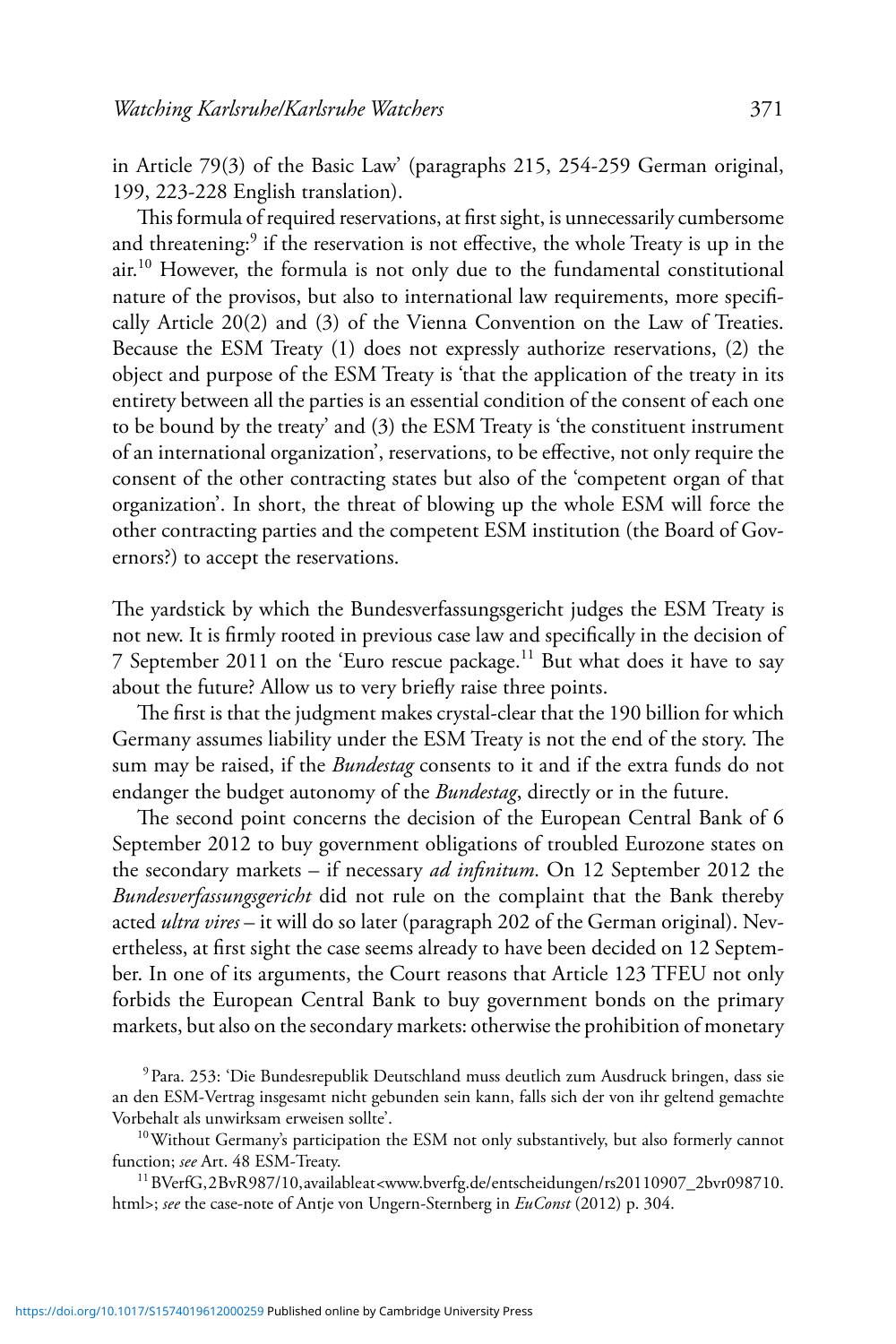financing could be bypassed. However, on closer examination the argument reveals that such purchasing on the secondary markets is only prohibited if it is aimed at financing national economies independent from the capital markets.<sup>12</sup> Now even if that is the (temporary) *effect* of the European Central Bank's interventions, if they ever materialize, it is not their *aim*. Their aim is to secure 'price stability over the medium term',  $^{13}$  which, it should be noted, does not exclude that the interventions have inflationary effects in the long run. However, if the *Bundesverfassungs*gericht finds the argument of the European Central Bank to be not implausible and leaves the Bank as much leeway as it has given the Court of Justice in the *Honeywell* case,<sup>14</sup> the Bank's decision must be expected to pass and the *ultra vires* complaint to be rejected (if declared admissible at all).<sup>15</sup>

The third point relates to the structure of the stability community which the monetary Union is and should remain: the overall budgetary responsibility of the *Bundestag* is protected at the Union level by, among other things, the independence of the European Central Bank, the priority of price stability and the prohibition of monetary financing by the European Central Bank. The existence of such safeguards, therefore, is a constitutional requirement ex the Article 79(3) *Grundgesetz* for Germany's participation in the EU. However, the *Bundesverfassungsgericht*  continues by saying that Article 79(3) *Grundgesetz* does not require that no single element of the stability community may be altered (paragraphs 220-221 German original, 204-205 English translation): the structure of the stability community may evolve, albeit on the condition of respect for the *Bundestag*'s overall budgetary responsibility:

Already in its Maastricht judgment, the Federal Constitutional Court held that, in order to comply with the stability mandate, a continuous further development of the monetary union may be necessary if otherwise the conception of the monetary union, which had been designed as a stability union, would be departed from (…). If the monetary union cannot be achieved in its original structure through the valid integration programme, new political decisions are needed as to how to proceed further (…). It is for the legislature to decide how possible weaknesses of the mon-

<sup>12</sup> 'Denn ein Erwerb von Staatsanleihen am Sekundärmarkt durch die Europäische Zentralbank, der auf von den Kapitalmärkten unabhängige Finanzierung der Haushalte der Mitgliedstaaten zielte, ist als Umgehung des Verbotes monetärer Haushaltsfinanzierung ebenfalls untersagt'; para. 278 German original, 247 English translation.

<sup>13</sup> Mario Draghi. Introductory statement to the press conference in Frankfurt am Main on 6 Sept. 2012. 14 BVerfG, 2 BvR 2661/06, decision of 6 July 2010, *see* <www.bverfg.de/entscheidungen/

rs20100706\_2bvr266106en.html>. 15 For this it is required that the interventions lead to an obvious depreciation of the currency

('einer evidenten Minderung des Geldwerts'; para. 200 German original), which is not obvious.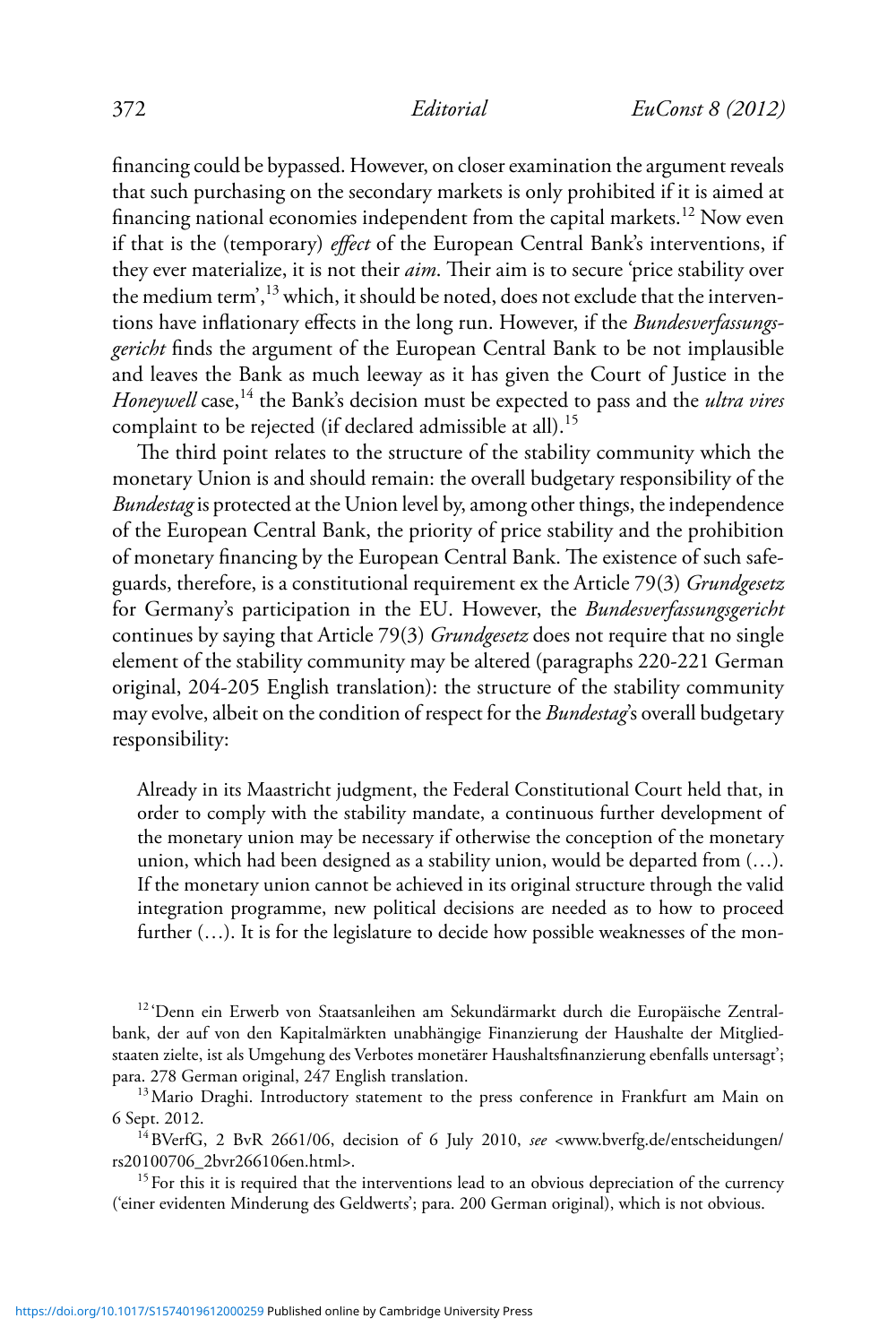# *Watching Karlsruhe/Karlsruhe Watchers* 373

etary union are to be counteracted by amending European Union law. (paragraph 222 German original, 206 English translation)

It is on the basis of this passage that the German Court accepted the introduction of Article 136(3) TFEU, which authorizes the Eurozone states to 'establish a stability mechanism to be activated if indispensable to safeguard the stability of the euro area as a whole. The granting of any required financial assistance under the mechanism will be made subject to strict conditionality'. In exceptional circumstances this provision, as the German Court notes, puts into perspective the independence of the national budgets and the connected principle that the Eurozone states should have recourse to the markets for financing their deficits, principles which have characterized the monetary union so far, in order to safeguard the stability of the Eurozone as a whole (paragraphs 232, 233 German original). This decision of the legislator to stabilize and at the same time develop the monetary union by such means, which leaves other elements of the stability community intact (ECB's mandate to prioritize price stability, the duty of budgetary discipline and dependency on the financial markets under normal circumstances), on principle must be respected by the *Bundesverfassungsgericht*, even if it involves certain risks for price stability (paragraph 234, German original).

The tone is markedly different from that in the Maastricht *Urteil*. Although that decision, as the quotation here above shows, already contained considerations giving politics the possibility of restructuring the monetary union, it was overshadowed by mistrust of politics in the monetary field, witness the Court's support for the philosophy to 'withdraw monetary matters from the reach of interests groups and holders of political office concerned about re-election'.<sup>16</sup>

The judgment of 12 September 2012 can be read in two ways: in the key of continuity or in that of a turn. Reading the ESM *Urteil* in the key of continuity stresses the Court's repeated leveraging of its constitution to empower the German, and more generally, the member states<sup>'17</sup> parliamentary bodies. Reading it as a turn stresses the opening to politics ('the legislator') in the development of the EMU beyond its original parameters. Even the notion of 'Stability Community', central to the EMU in the German view, should be allowed to evolve, to include elements of solidarity.

<sup>&</sup>lt;sup>16</sup> BVerGE 89, 155 (208).

<sup>&</sup>lt;sup>17</sup> See for instance para. 256 German original, 225 English translation: 'If in one of its Member States, decisions of the European Stability Mechanism require to be dealt with not only at government level, to which the necessary information is always available, but also to be discussed and approved in parliamentary bodies, it is absolutely necessary for the latter to be informed as well'.